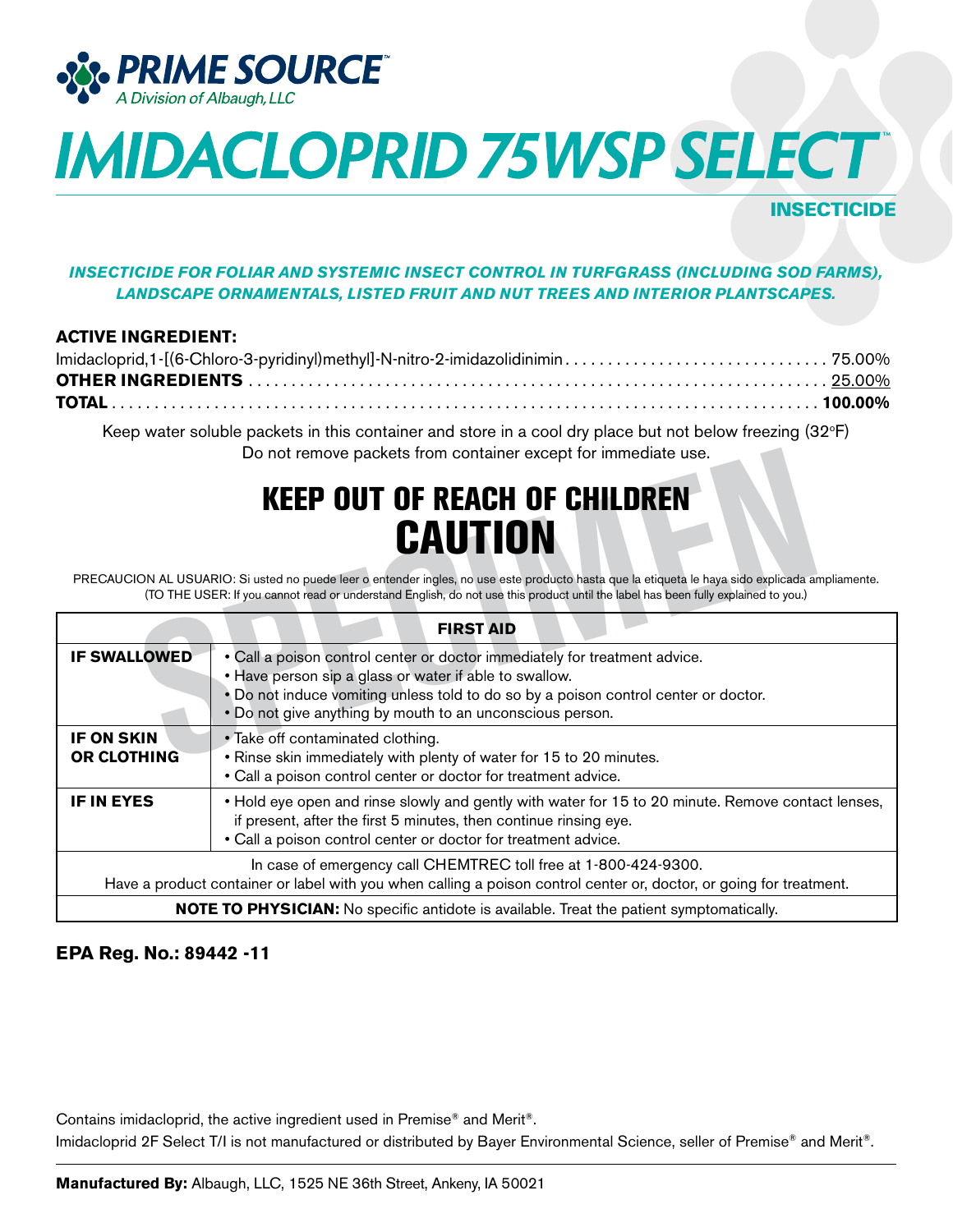

INSECTICIDE

## **PRECAUTIONARY STATEMENTS**

**HAZARDS TO HUMANS AND DOMESTIC ANIMALS**

**CAUTION:** Harmful if swallowed or absorbed through skin. Causes eye irritation. Avoid contact with skin, eyes, or clothing. Avoid breathing dust or vapor. Wash thoroughly with soap and water after handling. Remove contaminated clothing and wash before reuse. Keep children or pets off treated area until spray is dry.

#### **Applicators and Other Handlers Must Wear:**

- 1. Long-sleeved shirt and long pants
- 2. Chemical resistant gloves made of any waterproof material such as barrier laminate, butyl rubber, nitrile rubber, neoprene rubber, natural rubber, polyethylene, polyvinylchloride (PVC) or viton.
- 3. Shoes plus socks

Follow manufacturer's instructions for cleaning/ maintaining personal protective equipment, PPE. If no such instructions for washables, use detergent and hot water. Keep and wash PPE separately from other laundry.

#### **ENGINEERING CONTROLS STATEMENTS:**

When handlers use closed systems, enclosed cabs, or aircraft in a manner that meets the requirements listed in the Worker Protection Standard (WPS) for agricultural pesticides [40 CFR 170.240(d)(4-6)], the handler PPE requirements may be reduced or modified as specified in the WPS.

#### **USER SAFETY RECOMMENDATIONS**

#### **Users should:**

- 1. Wash hands before eating, drinking, chewing gum, using tobacco or using the toilet.
- 2. Remove clothing immediately if pesticide gets inside. Then wash thoroughly and put on clean clothing.
- 3. Remove PPE immediately after handling this product. Wash the outside of gloves before removing. As soon as possible, wash thoroughly and change into clean clothing.

#### **ENVIRONMENTAL HAZARDS**

This product is highly toxic to aquatic invertebrates. Do not apply directly to water, or to areas where surface water is present or to intertidal areas below the mean high water mark. Do not contaminate water when disposing of equipment washwaters.

This product is highly toxic to bees exposed to direct treatment or residues on blooming crops or weeds. Do not apply this product or allow it to drift to blooming crops or weeds if bees are visiting the treatment area.

This chemical demonstrates the properties and characteristics associated with chemicals detected in groundwater. The use of this chemical in areas where soils are permeable, particularly where the water table is shallow, may result in groundwater contamination.

### **DIRECTIONS FOR USE**

#### **STORAGE AND DISPOSAL**

Do not contaminate water, food, or feed by storage or disposal.

**PESTICIDE STORAGE:** Store in a cool, dry place and in such a manner as to prevent cross contamination with other pesticides, fertilizers, food, and feed. Store in original container and out of the reach of children, preferably in a locked storage area.

Handle and open container in a manner as to prevent spillage. If the container is leaking or material spilled for any reason or cause, carefully sweep material into a pile. Refer to Precautionary Statements on label for hazards associated with the handling of this material. Do not walk through spilled material. Dispose of pesticide as directed below. In spill or leak incidents, keep unauthorized people away. You may contact CHEMTREC at 800-424- 9300 for decontamination procedures or any other assistance that may be necessary.

PESTICIDE DISPOSAL: Wastes resulting from the use of this product may be disposed of on site or at an approved waste disposal facility.

**CONTAINER DISOSAL:** Non-refillable container. Do not reuse or refill this container. Triple rinse (or equivalent). Then offer for recycling or reconditioning,or puncture and dispose of in a sanitary landfill or by incineration, or, if allowed by State and local authorities, by burning. If burned, stay out of smoke.

It is a violation of Federal law to use this product in a manner inconsistent with its labeling.

Do not apply this product in a way that will contact workers or other persons, either directly or through drift. Only protected handlers may be in the area during application. For any requirements specific to your State or Tribe, consult the agency responsible for pesticide regulation.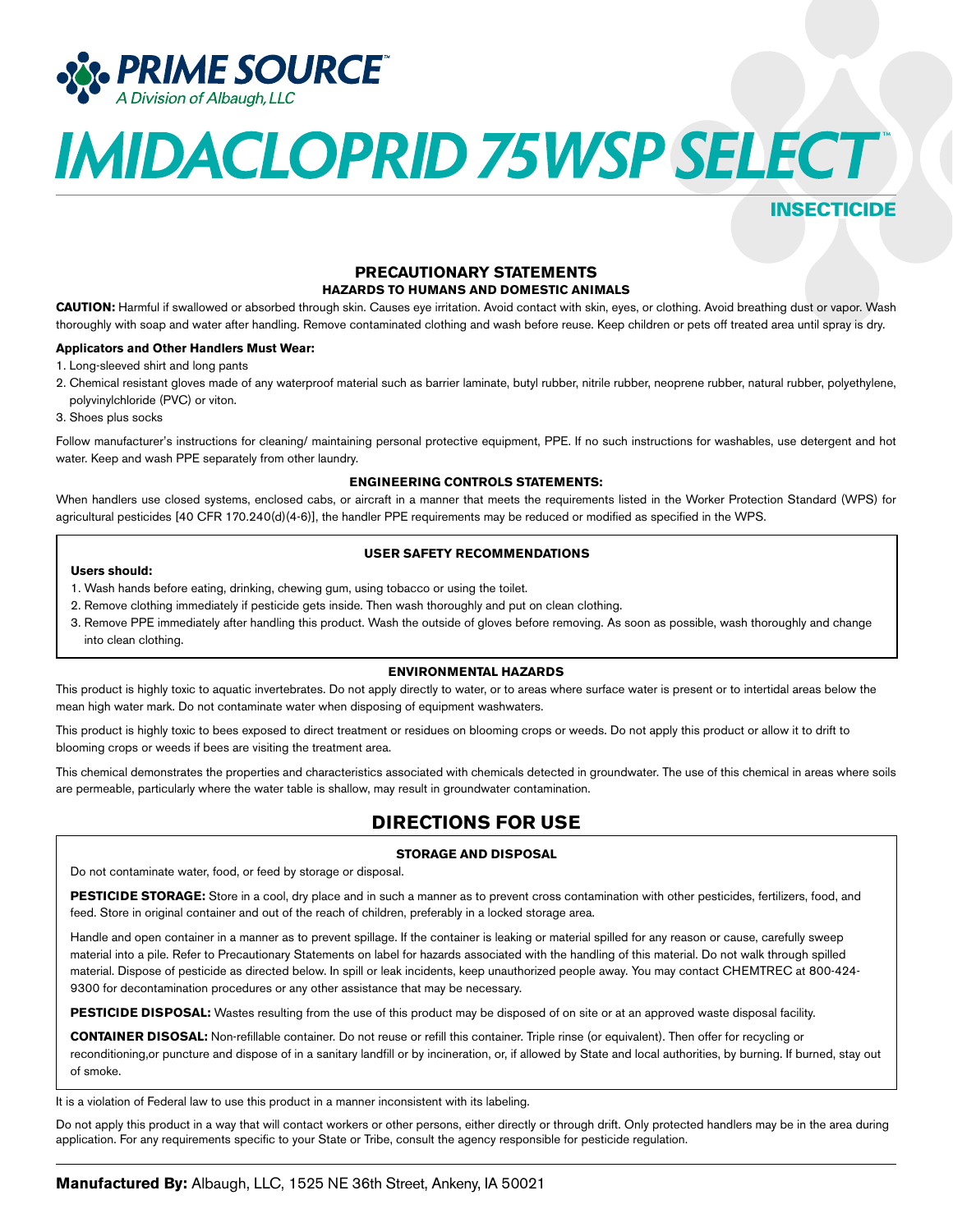

## INSECTICIDE

#### **AGRICULTURAL USE REQUIREMENTS**

Use this product only in accordance with its labeling and with the Worker Protection Standard, 40 CFR part 170. This Standard contains requirements for the protection of agricultural workers on farms, forests, nurseries, and greenhouses, and handlers of agricultural pesticides. It contains requirements for training, decontamination, notification, and emergency assistance. It also contains specific instructions and exceptions pertaining to the statements on this label about personal protective equipment (PPE) and restricted-entry interval. The requirements in this box only apply to uses of this product that are covered by the Worker Protection Standard.

Do not enter or allow worker entry into treated areas during the restricted-entry interval (REI) of 12 hours.

Exception: If the product is applied by drenching, the Worker Protection Standard, under certain circumstances, allows workers to enter the treated area if there will be no contact with anything that has been treated.

PPE required for early entry to treated areas that is permitted under the Worker Protection Standard and that involves contact with anything that has been treated, such as plants, soil, or water is:

1. Coveralls

- 2. Chemical resistant gloves made of any waterproof material such as barrier laminate, butyl rubber, nitrile rubber, neoprene rubber, natural rubber, polyethylene, polyvinylchloride (PVC) or viton.
- 3. Shoes plus socks

#### **NON-AGRICULTURAL USE REQUIREMENTS**

The requirements in this box apply to uses of this product that are NOT within the scope of the Worker Protection Standard for agricultural pesticides (40 CFR part 170). The WPS applies when this product is used to produce agricultural plants on farms, forests, nurseries, or greenhouses. Keep children and pets off treated area until dry.

Do not formulate this product into other end-use products.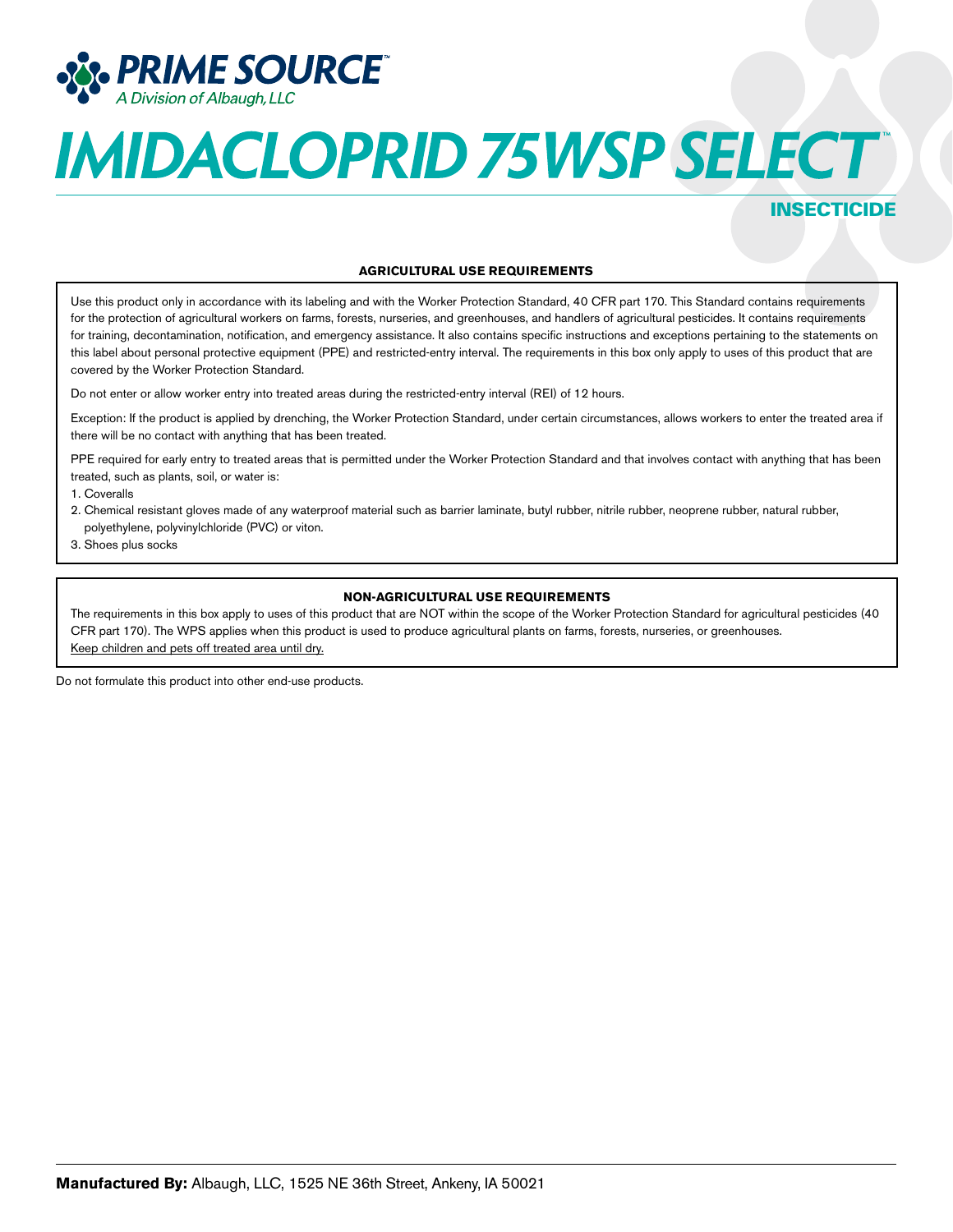

### INSECTICIDE

#### **APPLICATION TO TURFGRASS**

**Imidacloprid 75WSP Select** will control the following soil inhabiting pests found in turfgrass

| <b>PEST</b>                        | <b>SCIENTIFIC NAME</b>                                 |
|------------------------------------|--------------------------------------------------------|
| Northern & Southern masked chafers | Cyclocephala borealis, C. immaculata, and/or C. lurida |
| Asiatic garden beetle              | Maladera castanea                                      |
| European chafer                    | Rhizotroqus majalis                                    |
| Green June beetle                  | Cotinis nitida                                         |
| May or June beetle                 | Phyllophaga spp.                                       |
| Japanese beetle                    | Popilliajaponica                                       |
| Oriental beetle                    | Anomala orientalis                                     |
| <b>Billbugs</b>                    | Spherophorus spp.                                      |
| Annual bluegrass weevil            | Hyperodes spp.                                         |
| Black turfgrass ataenius           | Ataenius spretulus and Aphodius spp                    |
| European Crane Fly                 | Tipula paludosa                                        |
| Mole crickets                      | scapteriscus spp.                                      |

**Imidacloprid 75WSP Select** will suppress cutworms and chinch bugs.

| Imidacloprid 75WSP Select can be applied on turfgrass in the following sites: |                 |  |
|-------------------------------------------------------------------------------|-----------------|--|
| Home lawns                                                                    | Cemeteries      |  |
| Business and office complexes                                                 | Parks           |  |
| Shopping complexes                                                            | Playgrounds     |  |
| Multi-family residential complexes                                            | Athletic fields |  |
| Golf courses                                                                  | Sod farms*      |  |
| Airports                                                                      |                 |  |

\*RESTRICTION: Do not use in Arizona unless otherwise directed by specific special local need (SLN) labeling.

**Imidacloprid 75WSP Select** has adequate residual activity that applications can be made preceding the egg laying activity of the target pests. Best control is achieved when applications are made prior to egg hatch of the pests. Sufficient irrigation or rainfall is required to move the active ingredient through the hatch.

Do not apply when infested turfgrass areas are waterlogged or soil beneath turf is saturated with water. These conditions prevent thorough and consistent distribution. Best results are achieved when rainfall or irrigation after application will penetrate vertically in the soil column carrying the active ingredient into the zone where insects are normally located.

RESTRICTION: Do not exceed a total of 8.6 ounces application (0.4 lb of active ingredient) per acre per year.

#### **APPLICATION EQUIPMENT FOR USE ON TURFGRASS**

Dilute **Imidacloprid 75WSP Select** with enough water to provide adequate volume to promote thorough distribution into the pest zone. Use only accurately calibrated equipment for application to turfgrass. Apply a uniform, coarse droplet spray, using a low pressure setting to eliminate off target drift. Perform calibration on a regular basis to ensure that equipment is distributing product properly.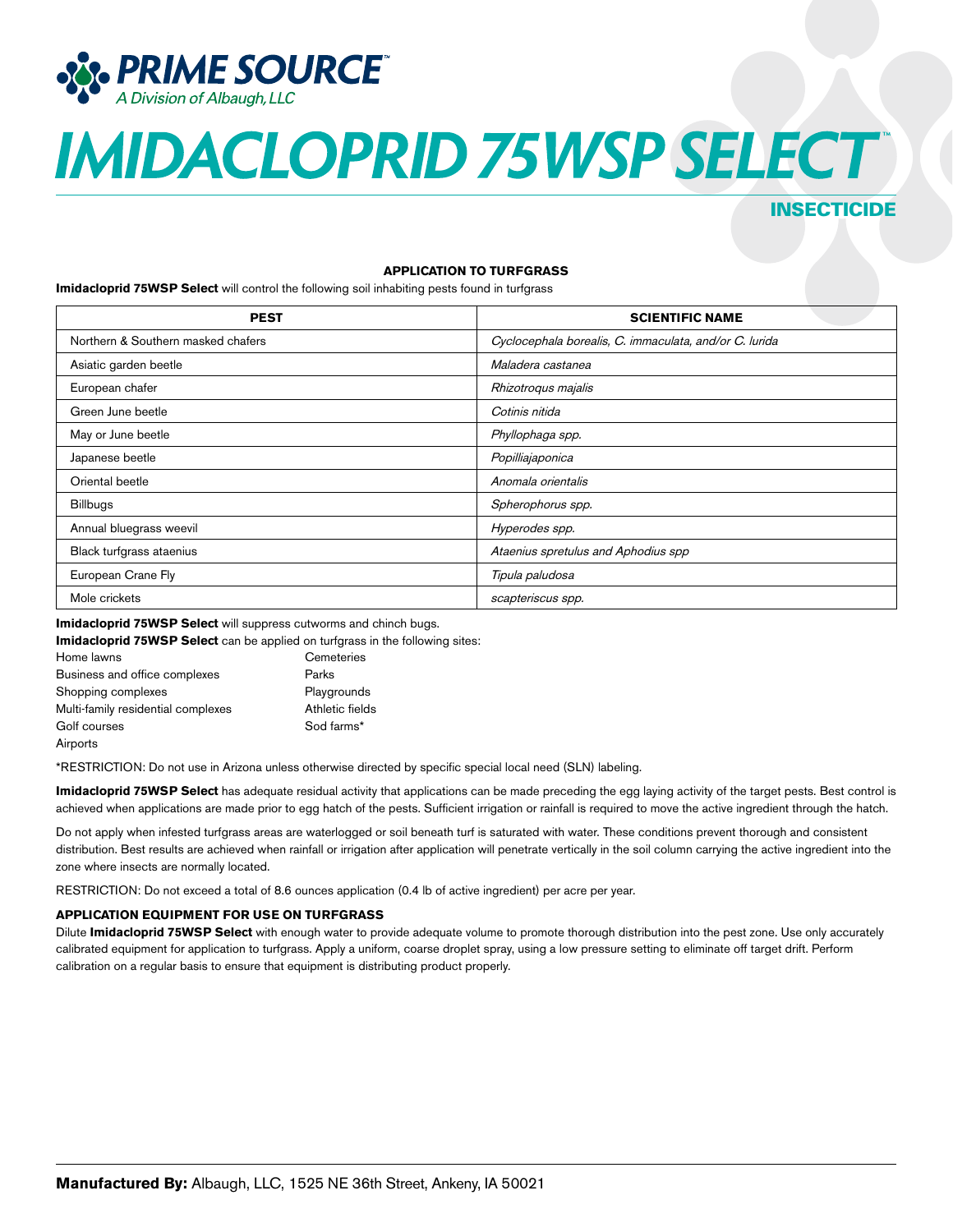

### INSECTICIDE

#### **APPLICATION TO ORNAMENTALS**

**Imidacloprid 75WSP Select** can be applied to ornamental plants in commercial and residential landscapes and interior plantscapes. **Imidacloprid 75WSP Select** is a systemic insecticide that is transported within the plant system from the roots to upper foliage. **Imidacloprid 75WSP Select** must be applied into a growing area of the plant that allows absorption of the active ingredient. Adding soluble nitrogen type fertilizers to the spray solution when appropriate can promote the uptake of the active ingredient.

Application can be made by foliar application or soil applications; including soil injection, drenches, and broadcast sprays. Foliar applications offer locally systemic activity against insect pests.

The systemic translocation of active ingredient will be slower when applied to woody plants with soil applications. This delay can take 60 days or longer depending on species and size of plant. To offset this, make applications before anticipated pest infestation.

Do not exceed a maximum application rate of a total 8.6 ounces (0.4 lb of active ingredient) per acre per year.

#### **ANT MANAGEMENT PROGRAMS**

Using **Imidacloprid 75WSP Select** to control aphids, scale insects, mealybugs and other sucking pests on ornamentals will reduce ant populations because it removes honeydew as a food source. To enhance control of ants, supplement with residual sprays, bait placements or other ant control tactics.

**RESTRICTION:** Not for use in commercial greenhouses, nurseries, or on grasses grown for seed, or on commercial fruit and nut trees.

#### **APPLICATION EQUIPMENT FOR FOLIAR APPLICATIONS**

**Imidacloprid 75WSP Select** mixes readily with water and may be used in many types of application equipment. Add a commercial spreader/sticker to promote coverage on hard to wet foliage such as holly, pine, or ivy.

**Imidacloprid 75WSP Select** is compatible with many commonly used fungicides, miticides, liquid fertilizers, and other insecticides. If applicator has no prior experience with a particular tank mix; check physical compatibility by making a small clear jar test using correct proportions of products to be tank mixed.

#### **RESTRICTIONS**

- Keep children and pets off treated area until dry.
- Do not apply more than 8.6 ounces (0.4 lb of active ingredient) per acre per year.
- Do not graze treated areas or use clippings from treated areas for feed or forage.
- Do not apply through any irrigation system
- Do not allow puddling of irrigation water following application.
- Do not apply **Imidacloprid 75WSP Select** to areas which are water logged or saturated, which will not allow penetration into the root zone of the plant.
- Treated areas may be replanted with any crop specified on an imidacloprid label, or with any crop for which a tolerance exists for the active ingredient.
- For crops not listed on an imidacloprid label, or for crops for which no tolerances for the active ingredient have been established, a 12-month plant-back interval must be observed.

#### **TURF GRASSES**

| TO CONTROL LARVAE OF:   |                          |
|-------------------------|--------------------------|
| European Crane Fly      | Black turfgrass ataenius |
| Annual bluegrass weevil | Oriental beetle          |
| Green June beetle       | Cutworms (suppression)   |
| Asiatic garden beetle   | Phyllophaga spp.         |
| Japanese beetle         | European chafer          |
| <b>Billbug</b>          | Southern masked chafer   |
|                         |                          |

Northern masked chafer

Apply 1.6 ounces (1 packet) per 8,250 to 11,000 sq ft. Make application prior to egg hatch of grubs, billbugs, annual bluegrass weevil, and European Crane Fry to maximize control.

For chinch bugs (suppression) and mole crickets apply 1.6 ounces (1 packet) per 8,250 sq. ft. For suppression of chinchbugs, make application before the hatching of the first instar nymphs.

For control of mole crickets make application before or during the peak egg hatch period. If adults or large nymphs are actively tunneling, combine applications of **Imidacloprid 75WSP Select** with a remedial insecticide. Follow label instructions for other insecticides when tank-mixing.

Consult your local turf, state Agricultural Experiment Station, or State Extension Service Specialists for more specific Information regarding timing of application. In order to move the active ingredient through the thatch, irrigate if rainfall does not occur within 24 hours after application.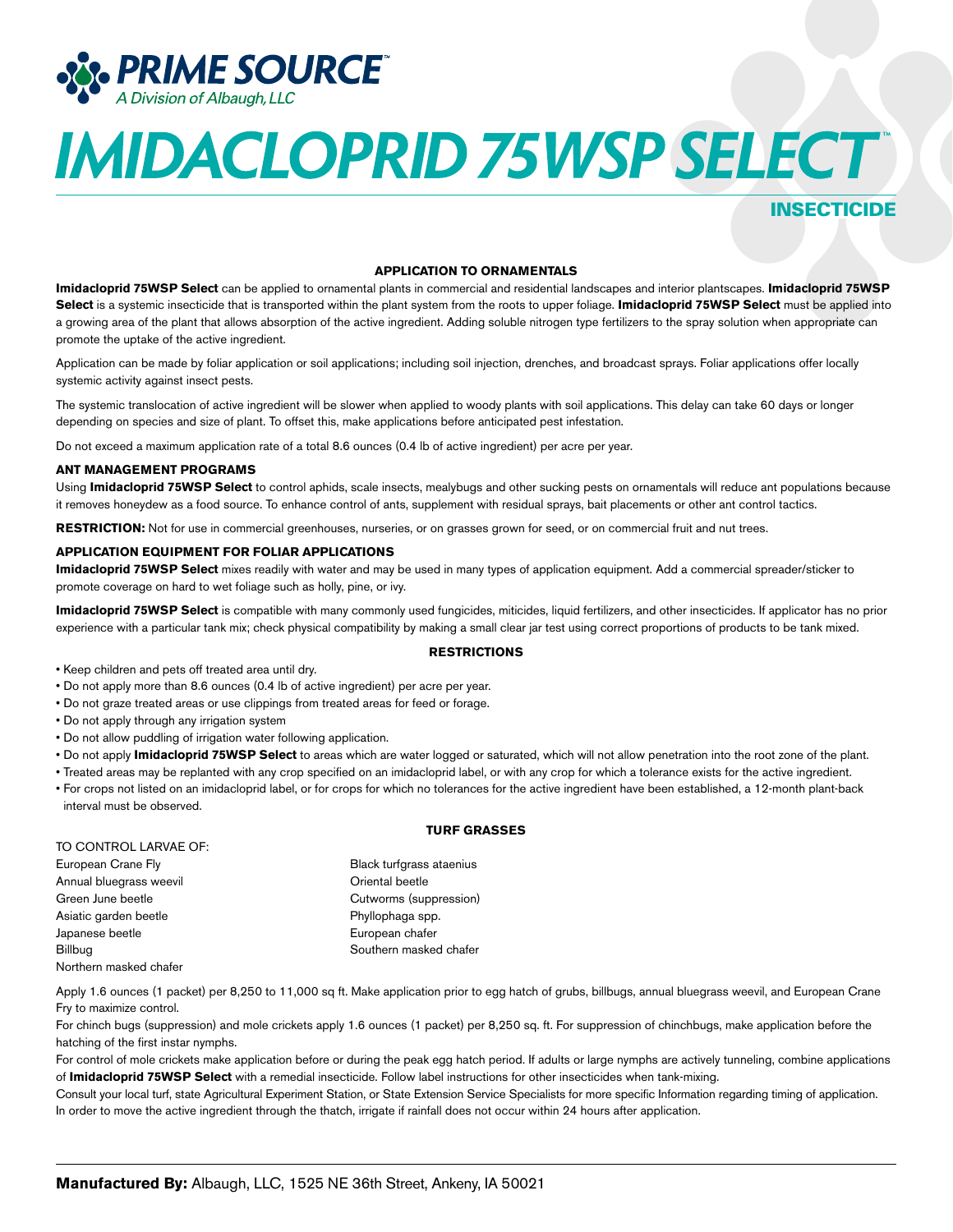

### **INSECTICIDE**

#### **RESTRICTIONS FOR TURF GRASS:**

• Do not apply more than 8.6 ounces (0.4 Ib of active ingredient) per acre per year.

• Do not mow turf or lawn area, until after adequate irrigation or rainfall has occurred.

#### **NON-BEARING FRUIT & NUT TREES, SHRUBS, EVERGREENS, FLOWERS, FOLIAGE PLANTS, GROUNDCOVERS AND INTERIOR PLANTSCAPES**

(Only for Industrial, Commercial Buildings, Residential and Landscaped Areas)

| TO CONTROL:                                                             |                                                  |
|-------------------------------------------------------------------------|--------------------------------------------------|
| Adelgids                                                                | Leafminers (Including Boxwood leafminer)         |
| Aphids                                                                  | Mealybugs                                        |
| Borers (Including Two-lined Chestnut borer, Bronze birch borer,         | Planthoppers                                     |
| Asian longhorned beetle, Emerald ash borer)                             | Psyllids                                         |
| Honeylocust Plant Bug                                                   | Sawfly larvae                                    |
| Diptera (Including Rhododendron gall midge, Honeylocust pod gall midge) | Scales (Including Lecanium, Azalea bark,         |
| Froghoppers                                                             | Calico, Cottony Camellia, Cottony maple,         |
| Galls (Including Hickory stem gall)                                     | Cottony taxus)                                   |
| Japanese beetles                                                        | Spittlebugs                                      |
| Lace bugs                                                               | Thrips (suppression) (Including Flower, Pear and |
| Leaf beetles                                                            | Pine thrips)                                     |
| (Including elm and viburnum leaf beetles)                               | Treehoppers                                      |
| Leafhoppers                                                             | Weevils (Including white Pine and Black vine)    |
| (Including glassy-winged sharpshooter)                                  | Whiteflies                                       |

Apply 1.6 ounces (1 packet) of **Imidacloprid 75WSP Select** per 300 gallons of water. Make foliar applications before high pest populations become established. Reapply on an as needed basis.

To control White grub larvae, (such as Japanese beetle larvae, Chafers, Phyllophaga spp. Asiatic garden beetle, Oriental beetle) apply 1.6 ounces (1 packet) per 8,250 to 11,000 sq ft.

Make broadcast applications by mixing specified rate in enough water to uniformly cover the treated area. Do not use less than 2 gallons of water per 1000 sq ft. If necessary, irrigate thoroughly to incorporate **Imidacloprid 75WSP Select** into the upper soil profile.

Refer to use directions specific for FLOWERS and GROUND COVERS concerning additional use directions.

**RESTRICTIONS:** Do not apply more than 8.6 ounces (0.4 Ib of active ingredient) per acre per year.

#### **NON-BEARING FRUIT & NUT TREES, SHRUBS, FLOWERS AND GROUNDCOVERS (Only For Industrial, Commercial Buildings, Residential, and Landscaped Planting Areas) (Including State, National, and Private Wooded and Forested Areas)**

| TO CONTROL:                                                |                      |
|------------------------------------------------------------|----------------------|
| Adelgids                                                   | Leafminers           |
| Aphids                                                     | Mealybugs            |
| Armored scales (suppression)                               | Pine tip moth larvae |
| Asian longhorn beetle                                      | Plant bug            |
| Black vine weevil larvae                                   | Psyllids             |
| Emerald Ash Borer                                          | Roundheaded borers   |
| Eucalyptus longhorned borer                                | Royal Palm Bugs      |
| Flatheaded borers (including bronze birch and alder borer) | Sawfly larvae        |
| Japanese beetles                                           | Soft scales          |
| Lace bugs                                                  | Thrips (suppression) |
| Leaf beetles (including elm and viburnum leaf beetles)     | White grub larvae    |
| Leafhoppers (including glassywinged sharpshooter)          | Whiteflies           |

#### **For TREES –**

Up to 15 inches in trunk diameter (DBH): apply 1.6 ounces (1 packet) of Imidacloprid 75 WSP

Select per 24 to 48 inches of cumulative trunk diameter.

For trees 15 DBH inches or greater: apply 1.6 ounces (1 packet) of **Imidacloprid 75WSP Select** per 12 to 48 inches of cumulative trunk diameter. Do not apply more than 0.53 lb of 75 WSP Select (0.4 lb of active ingredient) per acre per year.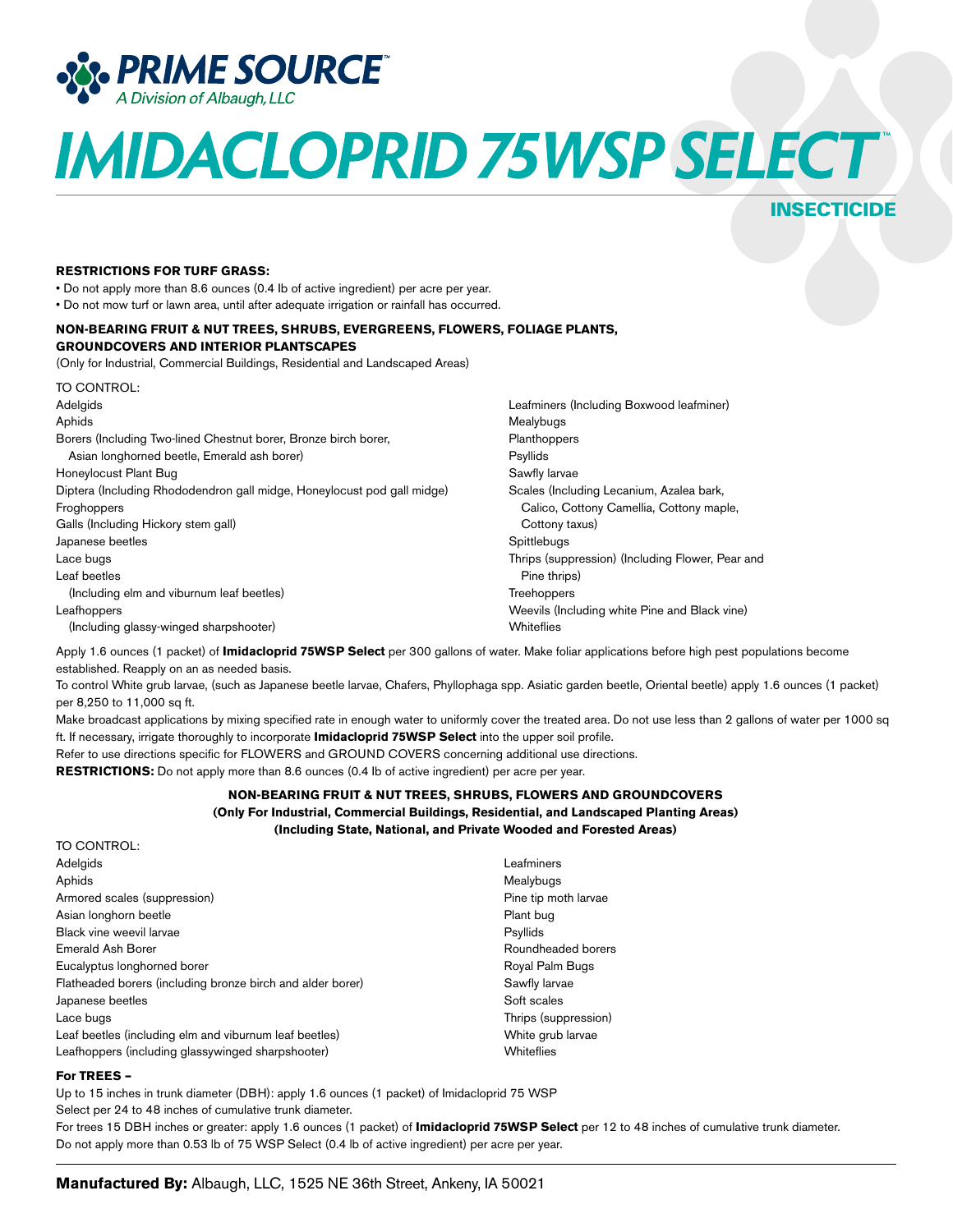

## INSECTICIDE

#### **APPLICATION TECHNIQUE:**

#### **SOIL INJECTION:**

Mix required dosage in sufficient water to inject an equal amount of solution in each hole. For concentrate injectors mix required dose with up to 1 gallon of water per DBH inch. Maintain a low pressure and use sufficient solution for distribution of the liquid into treatment zone. Dilution rate may vary depending on equipment used, tree size and application rate. Refer to the instructions for injector equipment being used for guidance.

- GRID SYSTEM: Make applications in a grid pattern on 2.5 foot centers within the drip line of the tree.
- CIRCLE SYSTEM: Make applications in holes evenly spaced approximately 2 3 feet apart in a circle within the drip line of the tree. Larger trees may require additional application circles.
- BASAL SYSTEM; Make applications into holes evenly spaced around the base of the tree trunk no more than 6 to 12 Inches out from the base.

#### **SOIL DRENCH:**

Apply in no less than 10 gallons of water per 1000 square feet as a drench around the base of the tree, directed to the root zone. Any plastic or other barrier that may prevent drench solution from reaching the root zone must be removed.

#### **FOR ALL APPLICATION TECHNIQUES:**

- Inject an equal amount of water and solution in each hole.
- Use low pressure and sufficient solution for thorough distribution into the treatment zone.
- Maintain soil moisture for 7 to 10 days.
- Application to trees already heavily infested with borers listed may not prevent the eventual loss of the trees.

#### **RESTRICTIONS FOR TREES:**

• Do not use less than 4 holes per tree.

• No Soil Injection Applications Allowed In Nassau or Suffolk Counties of New York.

#### **For SHRUBS –**

Apply 1.6 ounces (1 packet) of **Imidacloprid 75WSP Select** per 24 to 48 foot of cumulative shrub height.

#### **APPLICATION TECHNIQUES:**

#### **SOIL INJECTION:**

Apply to individual plants using dosage Indicated.

#### **SOIL DRENCH:**

Uniformly apply the dosage in no less than 10 gallons of water per 1000 square feet as a drench around the base of the tree, directed to the root zone. Remove plastic or any other barrier that will stop solution from reaching the root zone.

#### **ADDITIONAL DIRECTION REQUIREMENTS:**

- Mix required dosage in sufficient water to inject an equal amount of solution in each hole.
- Use low pressure and sufficient solution for distribution of the liquid into the treatment zone.
- Maintain soil moisture for 7 to 10 days.

#### **RESTRICTIONS FOR SHRUBS:**

- Do not use less than 4 holes per shrub.
- No Soil Injection Applications Allowed In Nassau or Suffolk Counties of New York.

#### **For FLOWERS and GROUNDCOVERS -**

Apply 1.6 ounces (1 packet) of **Imidacloprid 75WSP Select** per 8,250 to 11,000 sq ft.

Apply as a broadcast treatment and incorporate into the soil before piling or apply after plants are established. If application is made to established plants, best control is achieved by irrigating after application.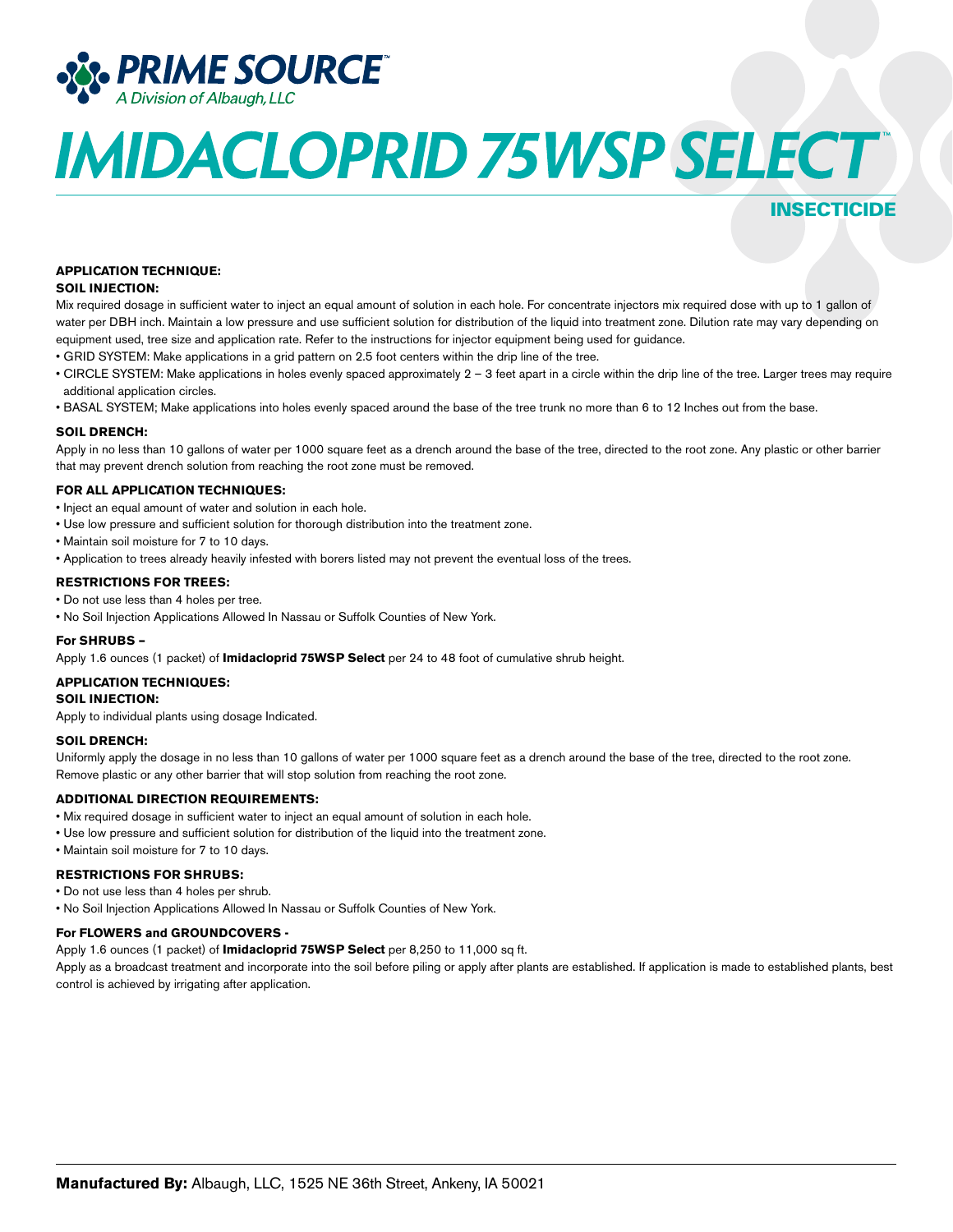

### INSECTICIDE

**POME FRUITS (For Residential Areas Only)**

Includes: Apple, Crabapple, Loquat, Mayhaw, Pear, Pear (oriental), Quince

#### TO CONTROL:

Aphids (except Wooly apple aphid) Leafminer Leafhoppers (including glassy-winged Mealybugs\* sharpshooter) San Jose Scale\* San Jose Scale\*

Apply 1.6 ounces (1 packet) per 300 gallons of water OR 2.1 ounces per acre1 as foliar spray after petal fall is complete.

#### **ADDITIONAL DIRECTION REQUIREMENTS:**

- For control of rosy apple aphid, apply prior to leafrolling caused by the pest.
- For first generation leafminer control, make first application as soon as petal fall is complete. Greatest leafminer control will result from the earliest possible application. For second and succeeding generations of leafminer, optimal control is obtained from applications made early in the adult flight against egg and early instar larvae. A second application may be required 10 days later if severe pressure continues or if generations are overlapping a single application may result in suppression only. **Imidacloprid 75WSP Select** will not control late stage larvae.
- For San Jose Scale, time applications to the crawler stage. Treat each generation.
- For late season (preharvest) control of leafhopper species, apply **Imidacloprid 75WSP Select** while most leafhoppers are in the nymphal stage.
- For optimal control of mealybug, insure good spray coverage of the trunk and scaffolding limbs or other resting sites of the mealybug.

#### **RESTRICTIONS FOR RESIDENTIAL POME FRUITS:**

- Do not apply more than 2.1 ounces per acre in a single application. Do not make more than 4 applications per year.
- Allow 10 or more days between applications.
- Allow at least 7 days between last application and harvest.
- Not for use in California for control on pears.
- <sup>1</sup> The amount of **Imidacloprid 75WSP Select** required per acre depends on tree size and/or volume of foliage. The rate per acre is based on a standard of 400 gallons of dilute spray solution per acre for large trees with full foliage.

#### **PECAN**

(For Residential Areas Only) (Do not use on pecans in California unless directed by specific special local needs (SLN) labeling)

TO CONTROL: Yellow pecan aphid **Pecan stem phylloxera** stem phylloxera Pecan spittlebug Pecan leaf phylloxera Black margined aphid Apply 1.6 ounces (1 packet) per 300 gal OR

2.1 ounces per acre1 as a foliar application as pest pressure begins to increase. Make a second application 10 to 14 days after first if field scouting reveals continued pest pressure. Use of an organosilicone based spray adjuvant at

specified rate can insure thorough coverage of foliage.

#### **RESTRICTIONS FOR RESIDENTIAL PECAN TREES:**

• Do not apply more than a total of 6.3 ounces of **Imidacloprid 75WSP Select** per acre per year.

• Do not make more than 3 applications per year.

• Allow 10 or more days between applications.

1 The amount of **Imidacloprid 75WSP Select** required per acre may very and depends on tree size or volume of foliage. The rates given are based on a standard of 400 gallons of dilute spray solutions per acre for large trees with full foliage. DO NOT apply more than 6.3 fluid ounces of **Imidacloprid 75WSP Select** per acre per year.